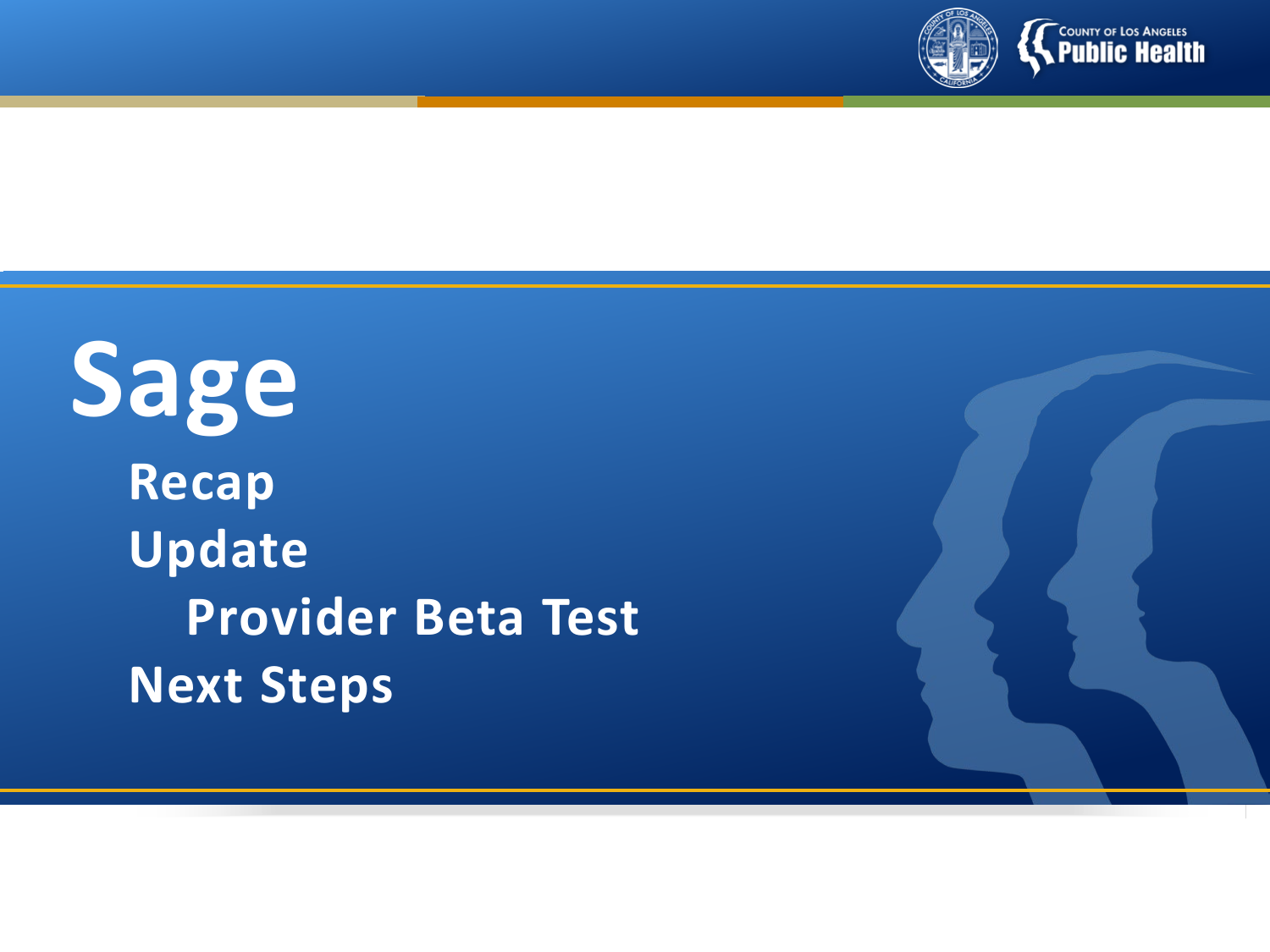

### **Sage Recap**

- **Sage – LA County's Electronic Substance Use Disorder Managed Care Information System**
- **Transition from a paper-based DMC-ODS system to an electronic DMC-ODS system to meet the enhanced requirements of the DMC-ODS waiver**

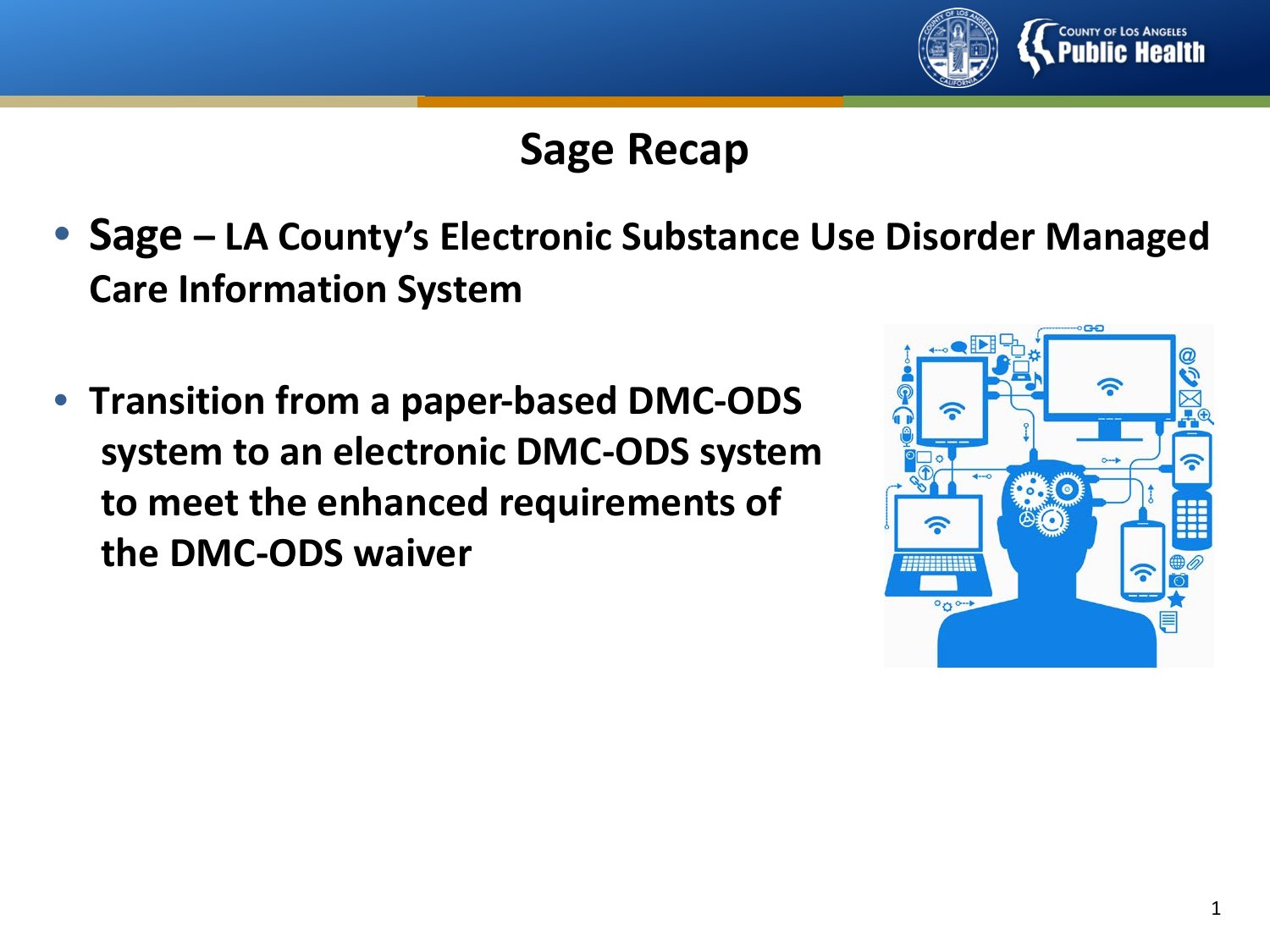

## **Sage Recap (Continued)**

- **Functioning integrated electronic managed care information system**
	- Assignment/Admission
	- Clinical Modules (electronic ASAM assessment tools, treatment plans, progress notes, etc.)
	- Utilization Management (UM) Module (service authorizations)
	- Service & Bed Availability Tool (SBAT)
	- Data Collection (LACPRS/CalOMS)
	- Billing Module
	- eContract Monitoring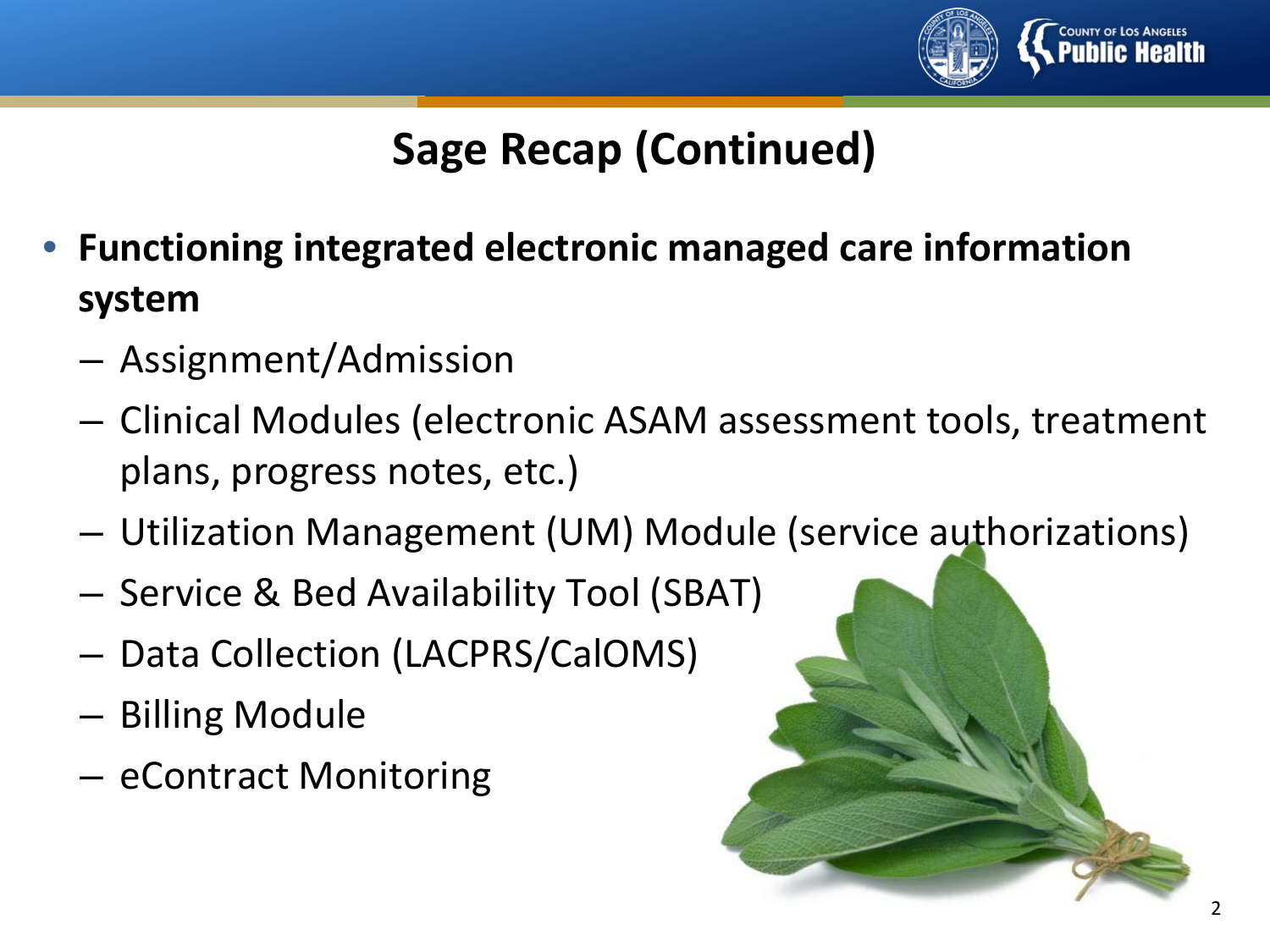

## **Sage Recap (Continued)**

### • **SAPC Responsibilities**

- Fund the development, implementation and annual maintenance/support of Sage
- Share initial training responsibilities with providers

### • **Provider Responsibilities**

- Recognize critical importance of Sage to the delivery of quality SUD care
- Ensure sufficient hardware specifications, up-to-date anti-virus protection, latest windows security patches, and IT staff to support Sage,
- SAPC will support the implementation and start-up training for Sage, providers are responsible for future Sage trainings for their staff especially to address staff turnover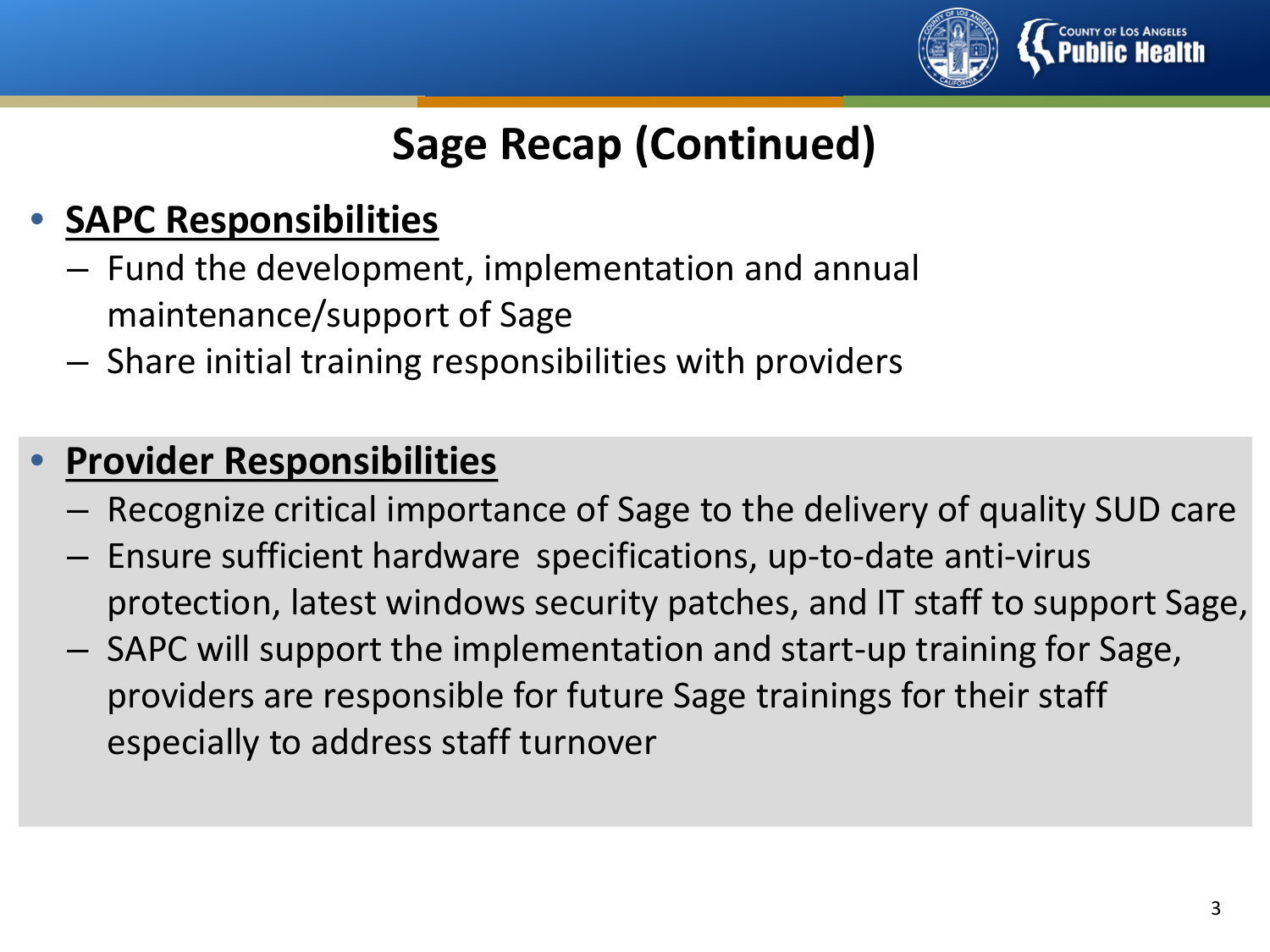

# **Sage Recap (Continued)**

### **Phases of Sage**

• All providers are required to provide data to Sage as part of the specialty SUD services being delivered in a managed care environment.

#### **Phase I**

Core Sage functionality will be provided to reduce the dependence on the current paper processes and allow for easier exchange of information between Providers and SAPC

#### **Phase II**

- **Scenario 1:** Providers who don't have electronic health record (EHR) or prefer to continue to use Sage as provided for in Phase I
- **Scenario 2:** Providers who have an EHR may choose integrate with Sage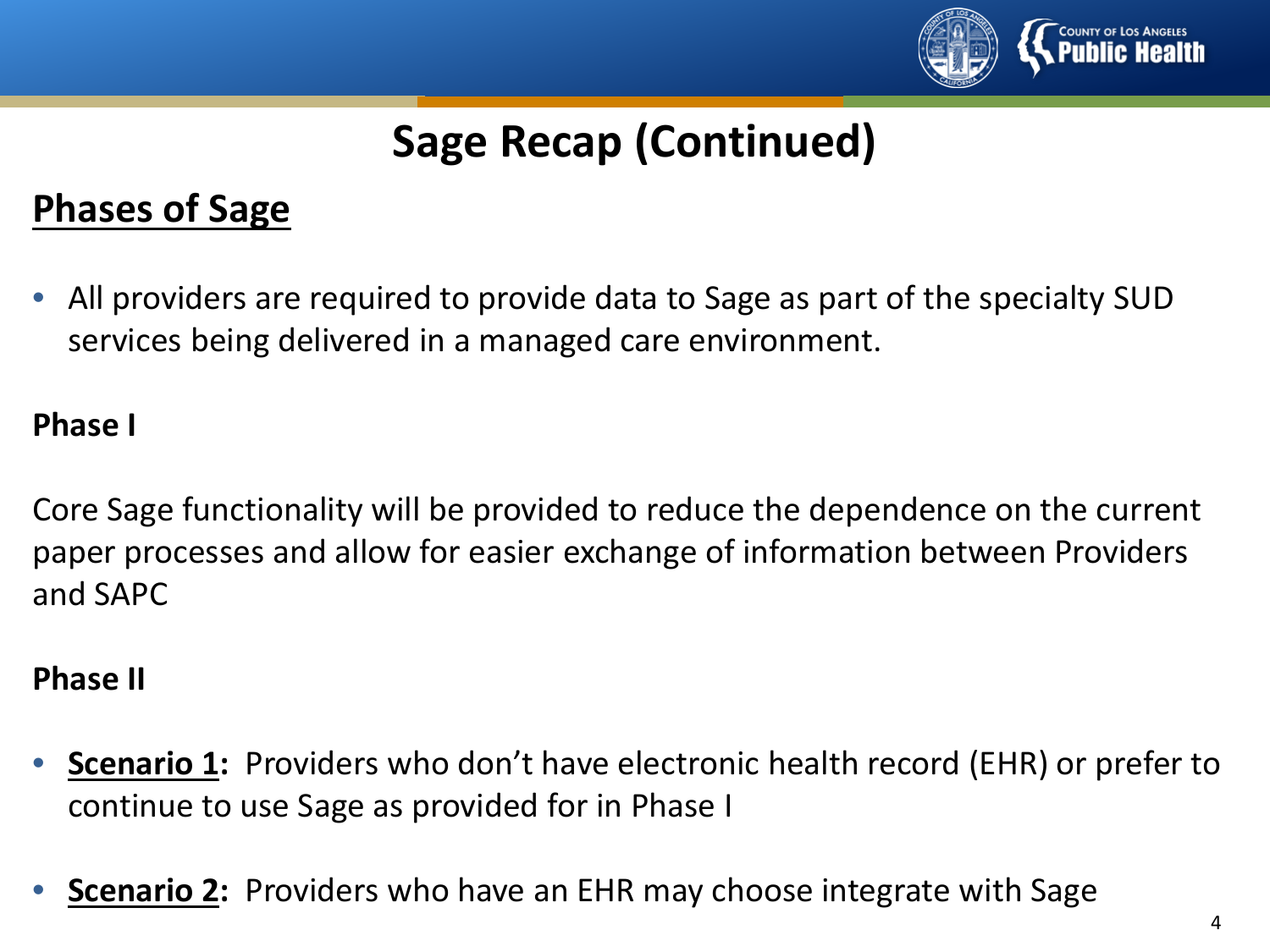

# **Sage Update Development – 2 Phases**

### • **SAPC and Netsmart are creating Sage in 2 Phases**

| <b>Phase</b> | <b>Description</b>                                                                                                                                                                                                                                                                                                             |  |
|--------------|--------------------------------------------------------------------------------------------------------------------------------------------------------------------------------------------------------------------------------------------------------------------------------------------------------------------------------|--|
| Phase 1      | • Core Clinical Modules<br>Documentation<br><b>ASAM assessment tools</b><br><b>SBAT</b> portal<br><b>Utilization Management Module</b><br>$\bullet$<br>Complaints, Grievance, and Appeals<br>$\bullet$<br><b>Consent Management System</b><br>LACPRS/CalOMS Data Collection System<br>$\bullet$<br><b>Billing</b><br>$\bullet$ |  |
| Phase 2      | <b>Full integration of SBAT</b><br>Integration of eContract Monitoring<br>$\bullet$<br>Data Exchange with EHRs/Health Information<br>$\bullet$<br>Exchange (HIE)                                                                                                                                                               |  |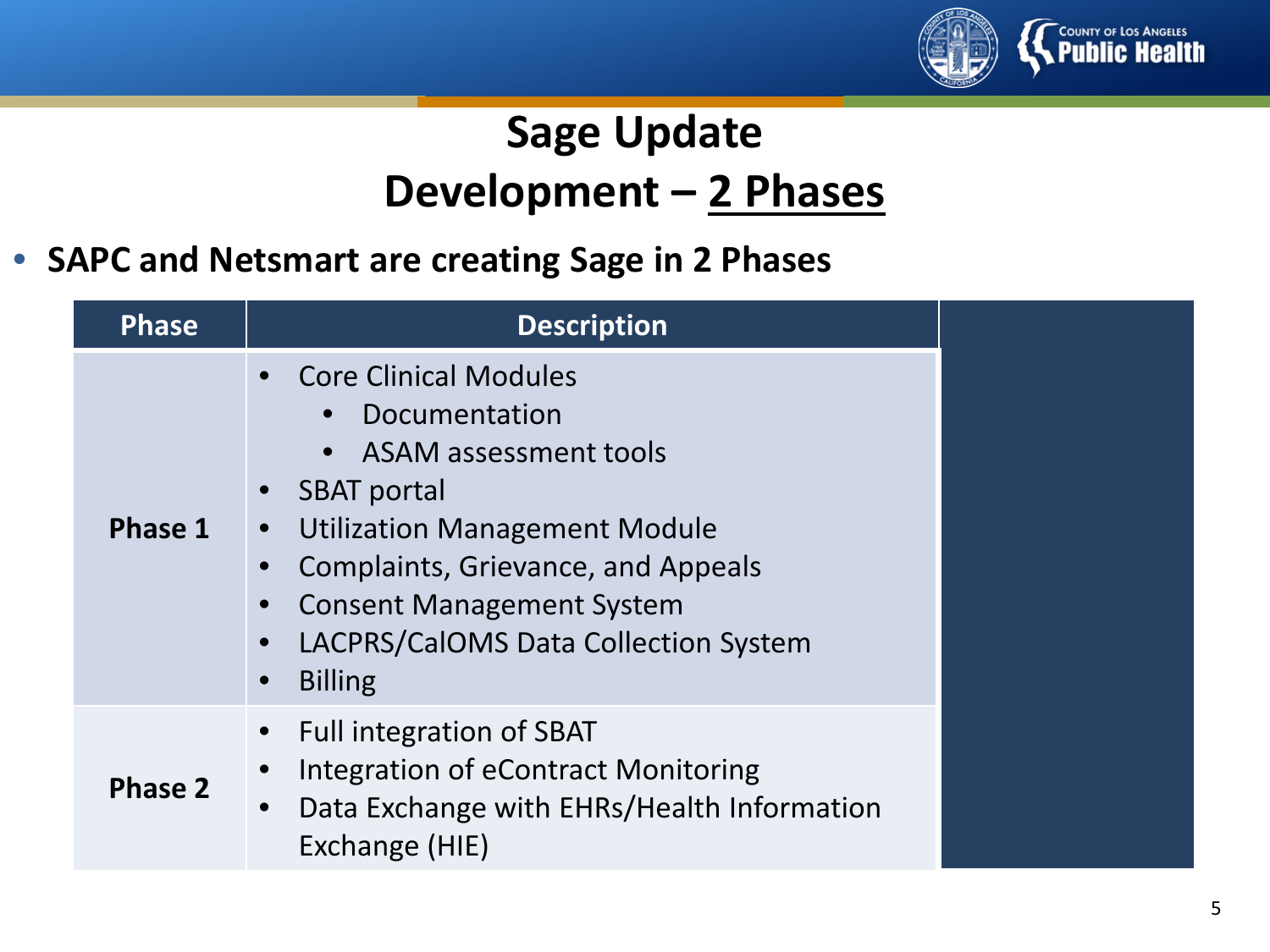



\*Purpose of timeline is to demonstrate *relative* timing of launch events; NOT drawn to scale.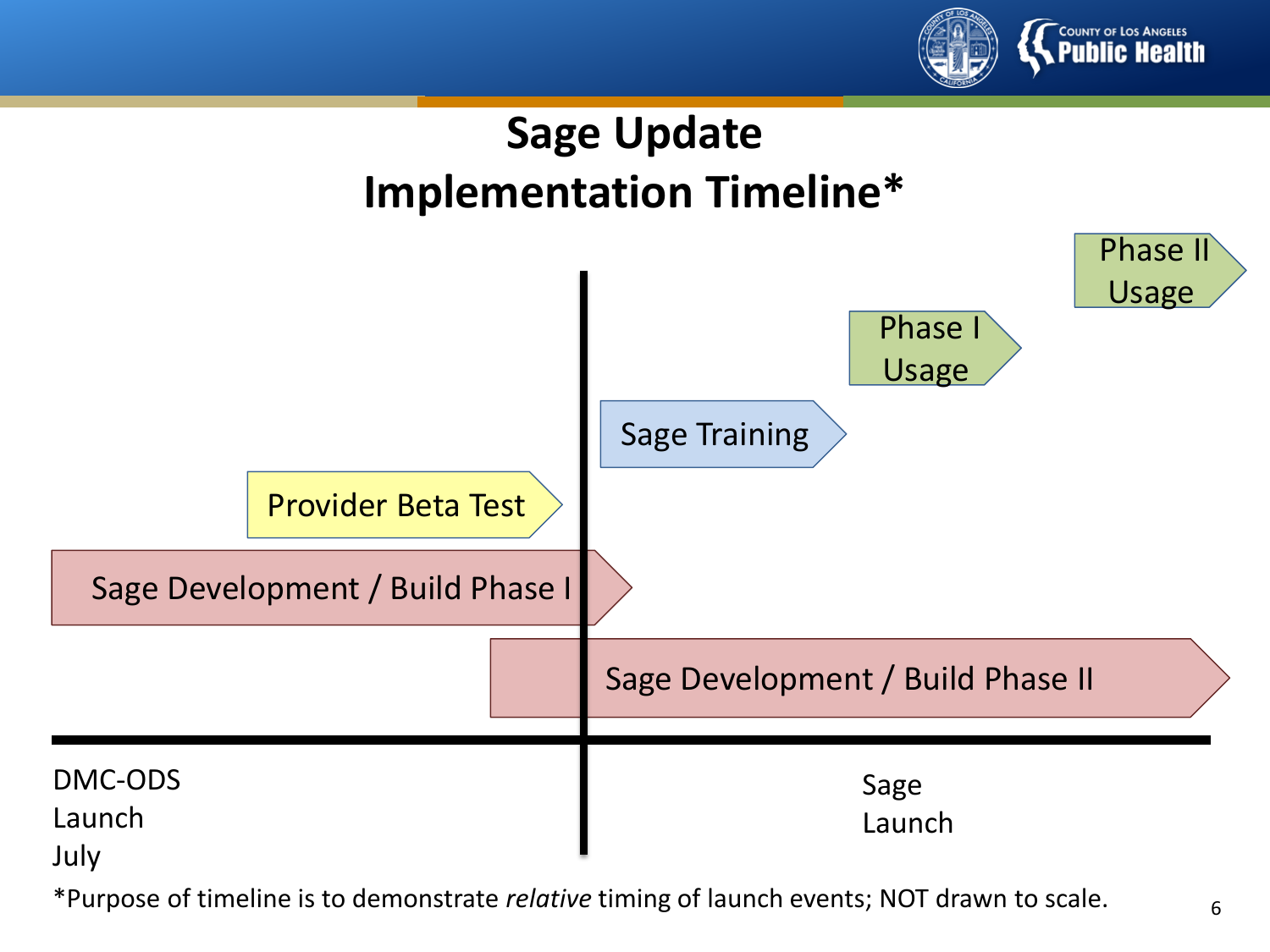

# **Sage Next Steps Training**

#### – **Level 1 – Overview Trainings**

- **Sage Awareness** (Beginning week of 9/11)
	- Increase familiarity with Sage processes
	- Understand workflows and how they might impact providers
	- Understand Data
	- Understand electronic ASAM
- **Level 2 – Regional Intensive Trainings** (in regional computer labs across LA County)
	- **Level 2A: (Beginning October)**
		- **End-user Sage trainings** Trainings on Sage in computer lab setting
		- **Superuser Sage trainings**  Individuals who can both train others within provider agencies and provide higher level of on-site support
		- **Providers with an EHR Sage trainings**  Trainings for providers that have their own EHR to accommodate different workflows
	- **Level 2B:** 
		- **Online refresher courses**  Supplemental online trainings for individuals who need additional support and to address provider staff turnover
- **Level 3 – Support during launch**
	- Enhanced Launch support to assist with initial use of Sage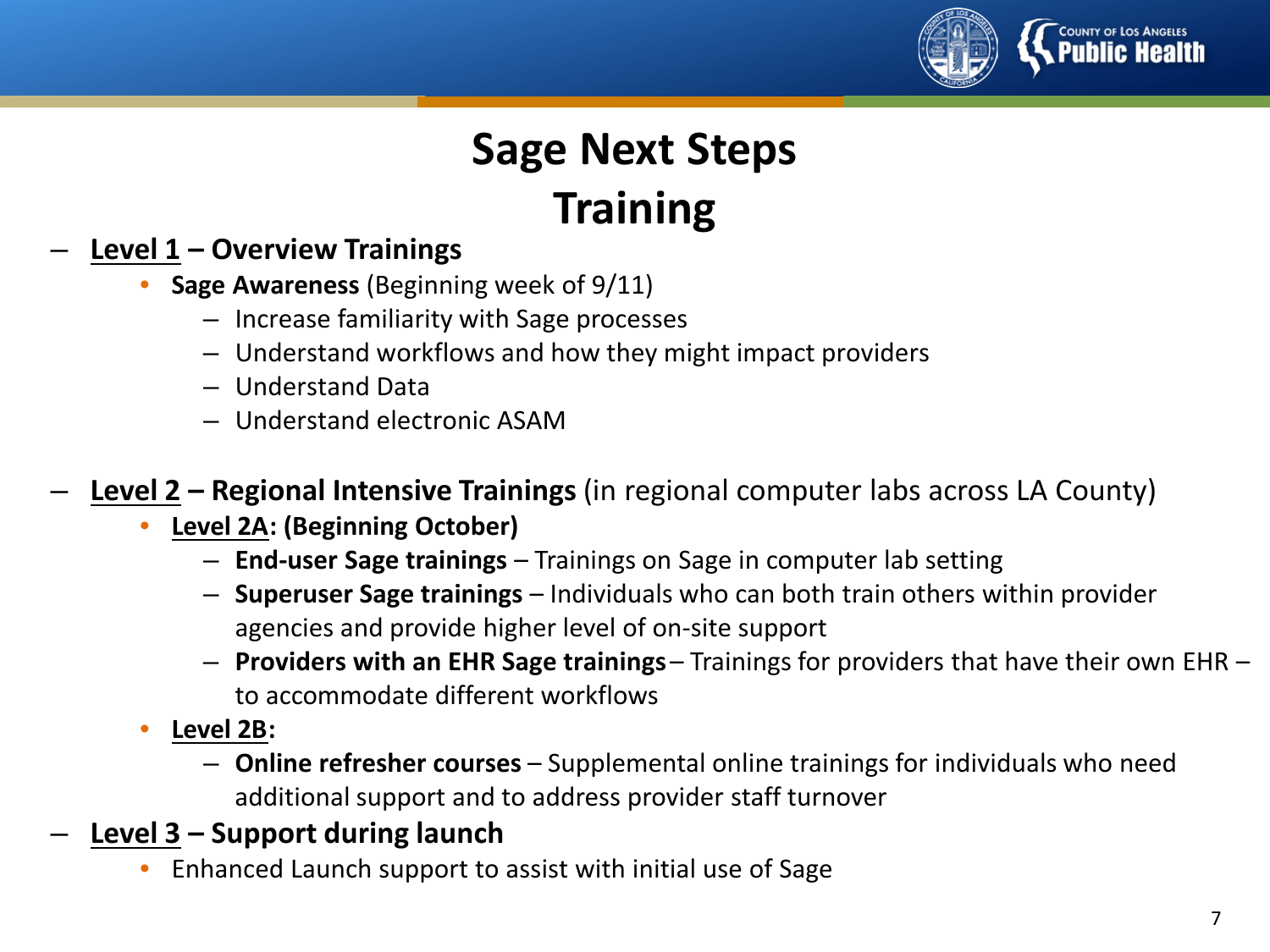

# **Sage Next Steps Post-Implementation Training**

- **SAPC will financially support Sage training during launch/implementation**
- **After the launch/implementation period for Sage, providers will be responsible for ensuring their staff receive sufficient training on Sage to ensure proficiency**
- **Providers opting to utilize Sage will be required to purchase SAPC-approved trainings through Netsmart to ensure quality**
	- **Netsmart will offer providers online, instructor-assisted training courses**
	- **These are allowable costs for provider budgets**
- **Prior to being given access to Sage, users will be required to demonstrate proficiency by successfully passing a written competency exam**